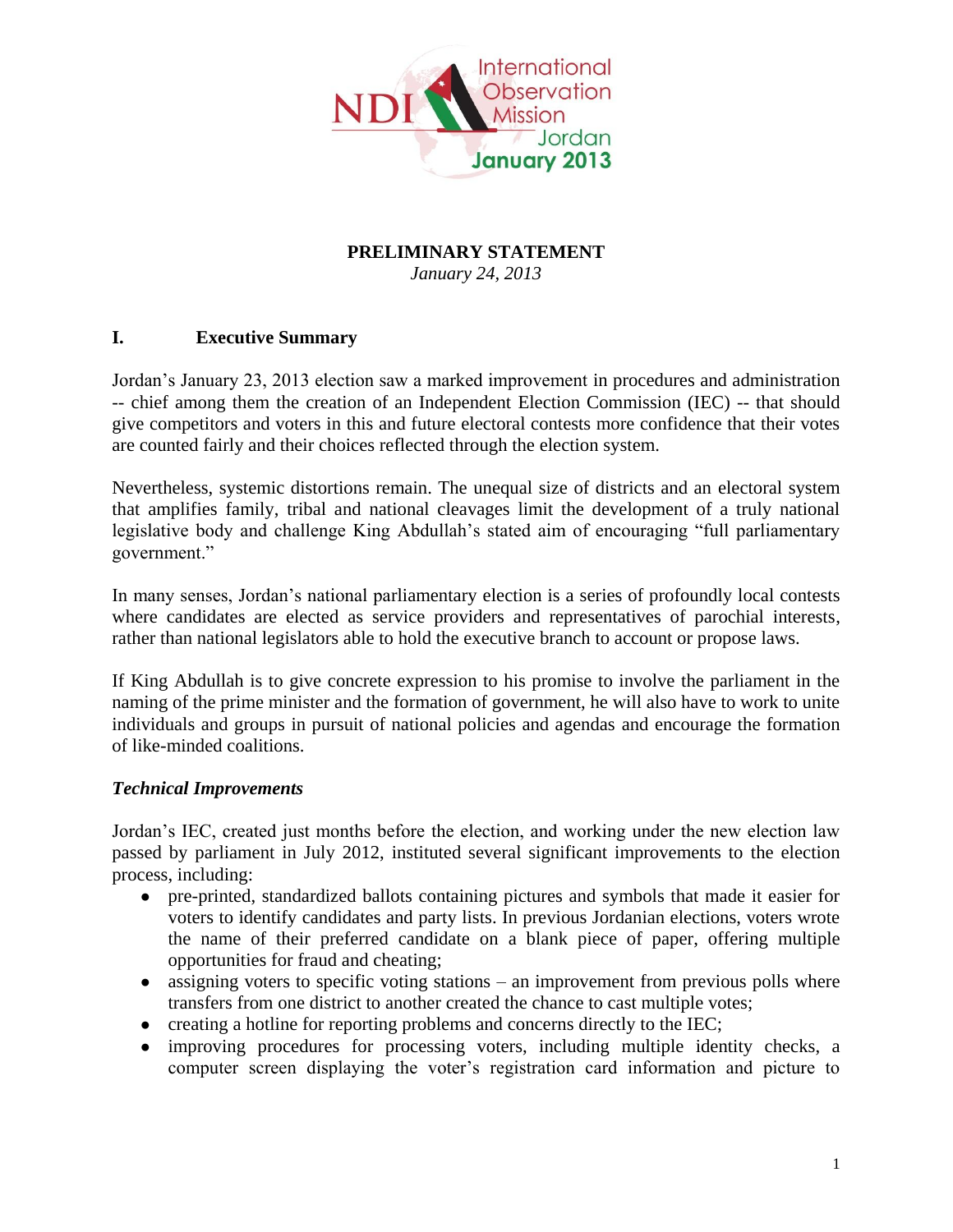domestic observers and candidate agents, and more consistent finger-inking procedures to prevent multiple voting;

- accreditation of 7,000 domestic election observers and, for the first time, full cooperation with international observers;
- enhanced counting procedures, including reconciling the number of voters and ballots issued prior to opening ballot boxes and displaying each ballot to observers and candidate agents as it was counted;
- posting of results at individual polling stations where ballots were cast and counted; and
- implementing new provisions for challenging results that allow candidates and voters the chance to file complaints with the Court of Appeals.

Reportedly a widespread practice in Jordan, vote buying was investigated by the election commission and the police and perpetrators were brought before the courts, although concerns were raised about the timing and the relatively modest number of people who had been charged.

The IEC itself drew praise from candidates and observers alike, with most political competitors expressing confidence in the commission's professionalism and observer groups noting its responsiveness to their suggestions and concerns.

On election day, the NDI observer delegation found voting materials present at most locations and noted that most polling places were set up properly and opened within minutes of the scheduled time. Polling station staff appeared to be well trained and, for the most part, executed their duties competently and professionally.

Candidate agents and domestic election observers were present in most polling stations and international observers were granted access to all aspects of election day procedures, including tabulation centers and operations rooms.

### *Shortcomings Remain*

Observers also witnessed a number of shortcomings and irregularities on election day – some of them serious in nature.

Despite the new procedures designed to combat the practice, there were numerous instances of public voting where the voter displayed the marked ballot before depositing it in the ballot box. NDI observers also witnessed cases where officials ceded their authority in polling stations to candidates, agents, and other prominent members of the community; failed to prevent or react to violations; and, in isolated cases, even willingly compromised the secrecy of the vote.

Although the law states that campaigning must stop at midnight on the day before the election and prohibits campaigning outside voting centers, most observers reported active campaigning on the streets immediately outside polling places. Vote buying, while discouraged through new rules and enforcement of existing laws, was still a factor.

Confusion among voters was noted and many people were unfamiliar with the new national ballot, underscoring the need for expanded voter education. Pollworkers, while on the whole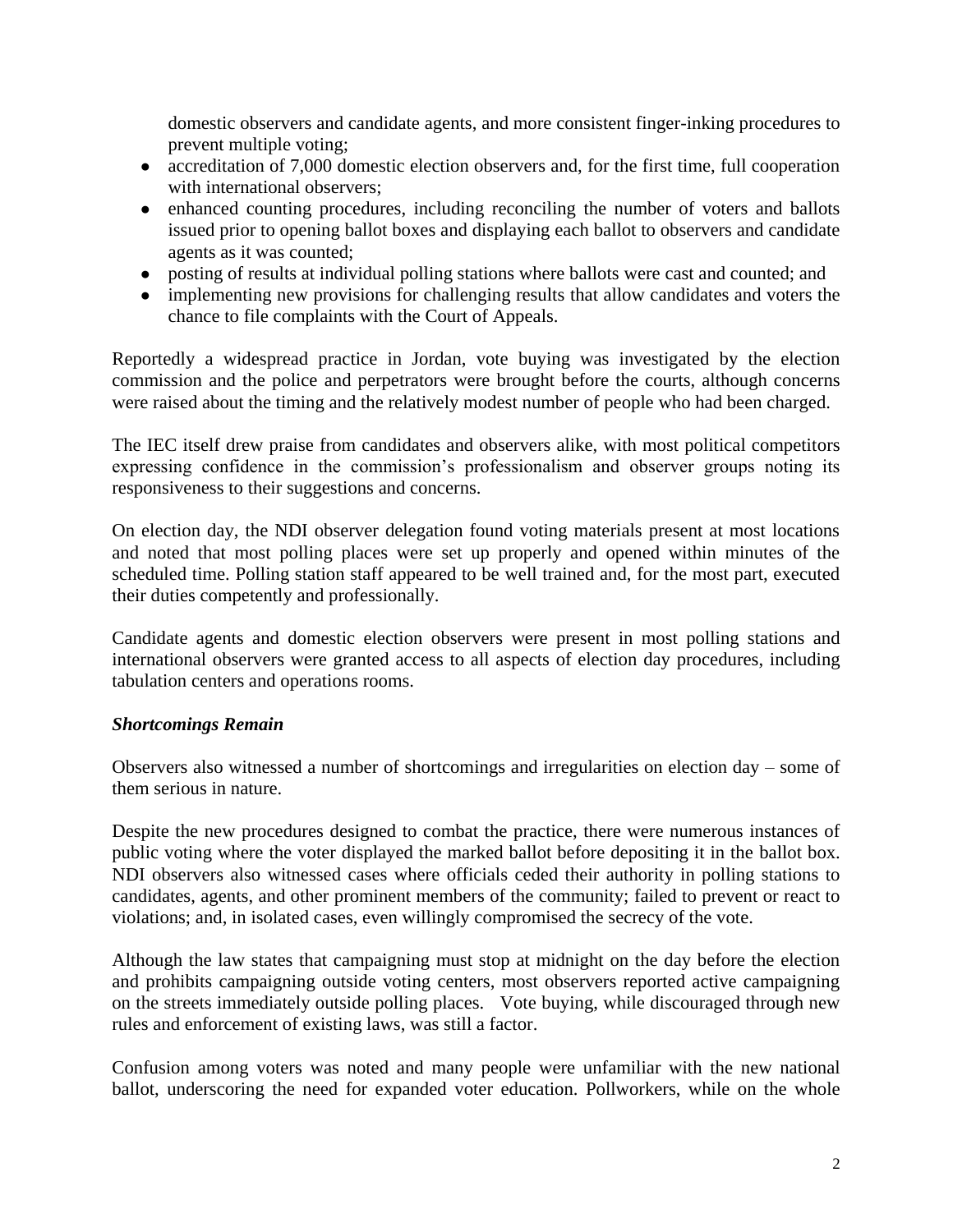well-trained, were sometimes inconsistent in their application of the rules. There were very few voting stations accessible to voters with disabilities, and even the designated polls had many obstacles and stairs. Observers noted that most pollworkers were men and would encourage the recruitment and training of more women for future elections.

### *Electoral System and Disproportionate Seat Allocation Hamper Progress*

While the new election law contained an important innovation – a national closed proportional representation system that would elect members in 27 new seats – it did not change other problematic aspects of the Jordanian election system. Disproportionate electoral districts -- with wide differentials between urban and rural districts -- and a "single non-transferable vote" system in multiple-member constituencies continue to favor local notables and tribal candidates over political parties and non-tribal groupings.

The national list did not fundamentally change the defining feature of Jordanian parliamentary elections –where family, clan, tribe and national origin is the deciding factor rather than ideology, policy, party affiliation or even past performance in parliament. In fact, preliminary results indicate that as many as 17 lists were awarded at least one of the 27 national seats within the proportional system.

Described as an initiative to create a better, more representative parliament, the 2013 election was supposed to represent a turning point in Jordan's political progress. King Abdullah has promised that parliament will be consulted in the formation of a government as a first step toward a parliamentary system. Meaningful parliamentary blocs are unlikely to form and the king will be faced with the task of consulting dozens of individuals.

The introduction of a national list ballot -- identical in all areas of the country -- and an independent election body hold the promise of future improvement and, possibly, more confidence in the election process. The next step is to create an electoral system that incentivizes parties and groups to pursue voting blocs that will give them a voice in the decisions that affect citizens' lives.

### **II. Background and Electoral Context**

Jordan's 2013 legislative election has been characterized by the government as the capstone of a two-year reform process ushered in since the Arab Spring. In 2011, parliament endorsed the first revisions to the kingdom's constitution since 1952 and, in doing so, established a constitutional court and an independent election commission. Also in 2011, the government relaxed restrictions on public gatherings, requiring only notification, not approval, for events. In 2012, the government introduced—and parliament passed—new laws on political parties, municipalities, and elections.

While in form these changes reflect some of the demands made by protesters and activists over the past two years, some critics charge that the reforms are mostly cosmetic. Although protests remain disparate and disconnected, several themes have emerged, including the need for determined action to fight corruption, greater accountability in government, and an electoral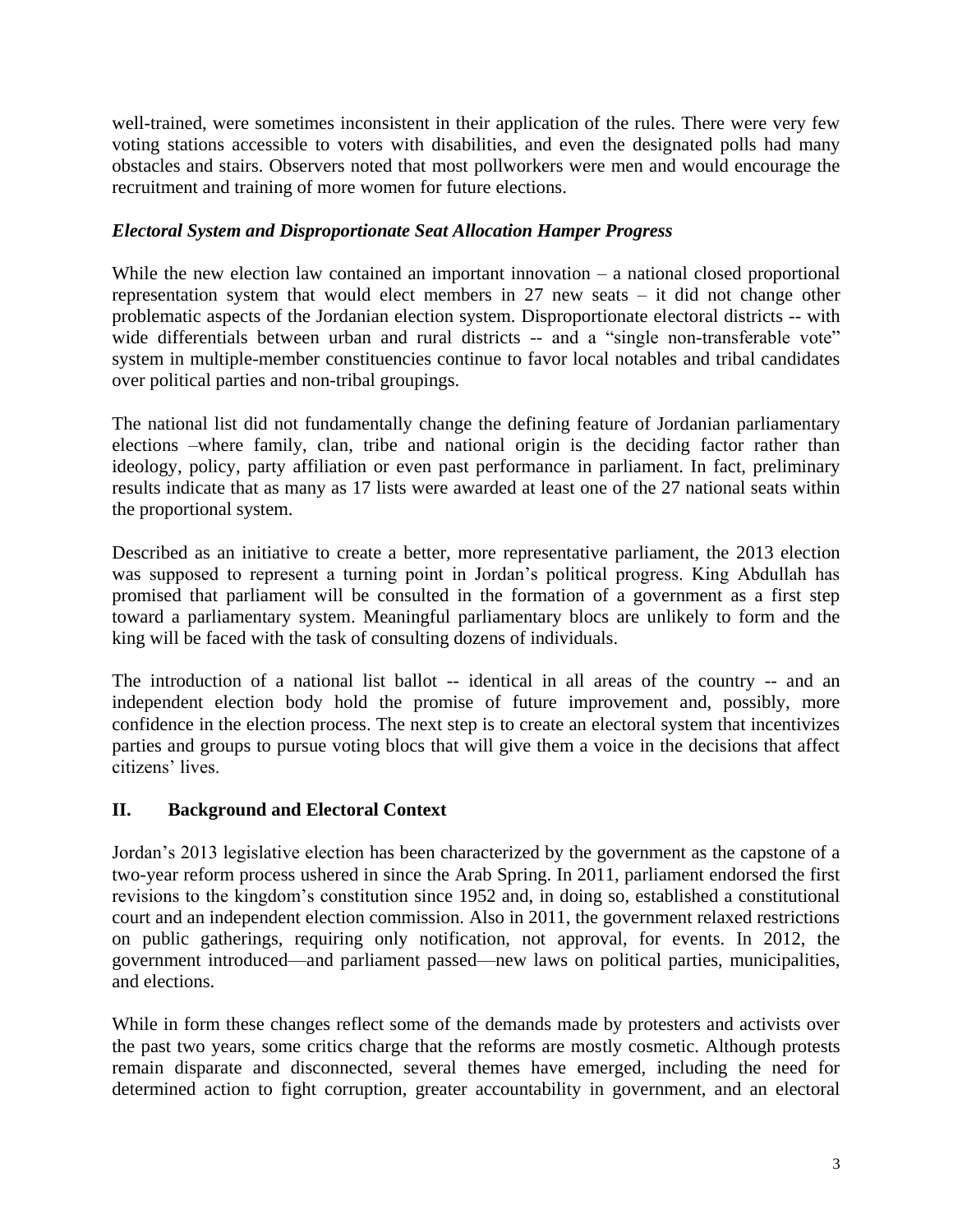system that encourages meaningful political organizing and competition—changes many activists suggest have not been addressed by the legislative reforms.

Jordan's electoral framework, passed into law by the parliament in 2012, exemplifies this tension. The new law retains the previous configuration of 108 district seats determined by majority vote, raises the women's quota from 12 to 15 seats, and adds 27 new seats to be awarded to national lists on the basis of proportional representation, for a total of 150 seats. Although the introduction of a mixed electoral system has long been an aim of civic and political activists—even before the start of the Arab Spring—many Jordanians remain dissatisfied.

Citing concerns with the law, specifically the retention of the "single non-transferrable vote" system at the district level and the limited number of national list seats, a number of political parties and opposition groups, including the Islamic Action Front (IAF) announced their intention to boycott. Disappointment with the law, however, is not limited to the opposition; NDI's pre-election delegation and long term observers noted a widely held expectation, shared by Jordanians across the political spectrum, that an election held under the current law was likely to yield a parliament similar in composition to previous bodies, many of which have been deeply unpopular.

Despite the controversy and threats of boycott, public statements by the king in the latter half of 2012 reaffirmed an intention to hold the polls, and the newly established IEC began preparations for the election.

During the pre-election period and with technical and financial assistance from NDI, three civil society coalitions, led by the National Center for Human Rights (NCHR), Al Hayat Center for Civil Society Development, and the Identity Center, trained and deployed 250 accredited citizen observers to monitor the voter registration and candidate registration processes, as well as other pre-election developments, a practice made possible through the electoral law's acceptance of the role of election monitors.

### **III. Observations**

#### *Pre-election and Campaign*

Although the controversy over the election framework dominated the electoral discourse in the run-up to the polls, NDI's long-term observers noted several positive technical developments during the pre-election period:

**Electoral administration and preparations**. NDI's long-term election observers noted a generally positive assessment of the work of the IEC among electoral stakeholders, particularly at the national level. Specifically, observers noted several steps the IEC had taken to increase the transparency and integrity of the polls, including: assigning voters to particular polling stations, introducing pre-printed ballots, and posting results at the polling stations where ballots are cast and counted. Additionally, the IEC demonstrated an openness and responsiveness to the recommendations of domestic election observers throughout the pre-election period that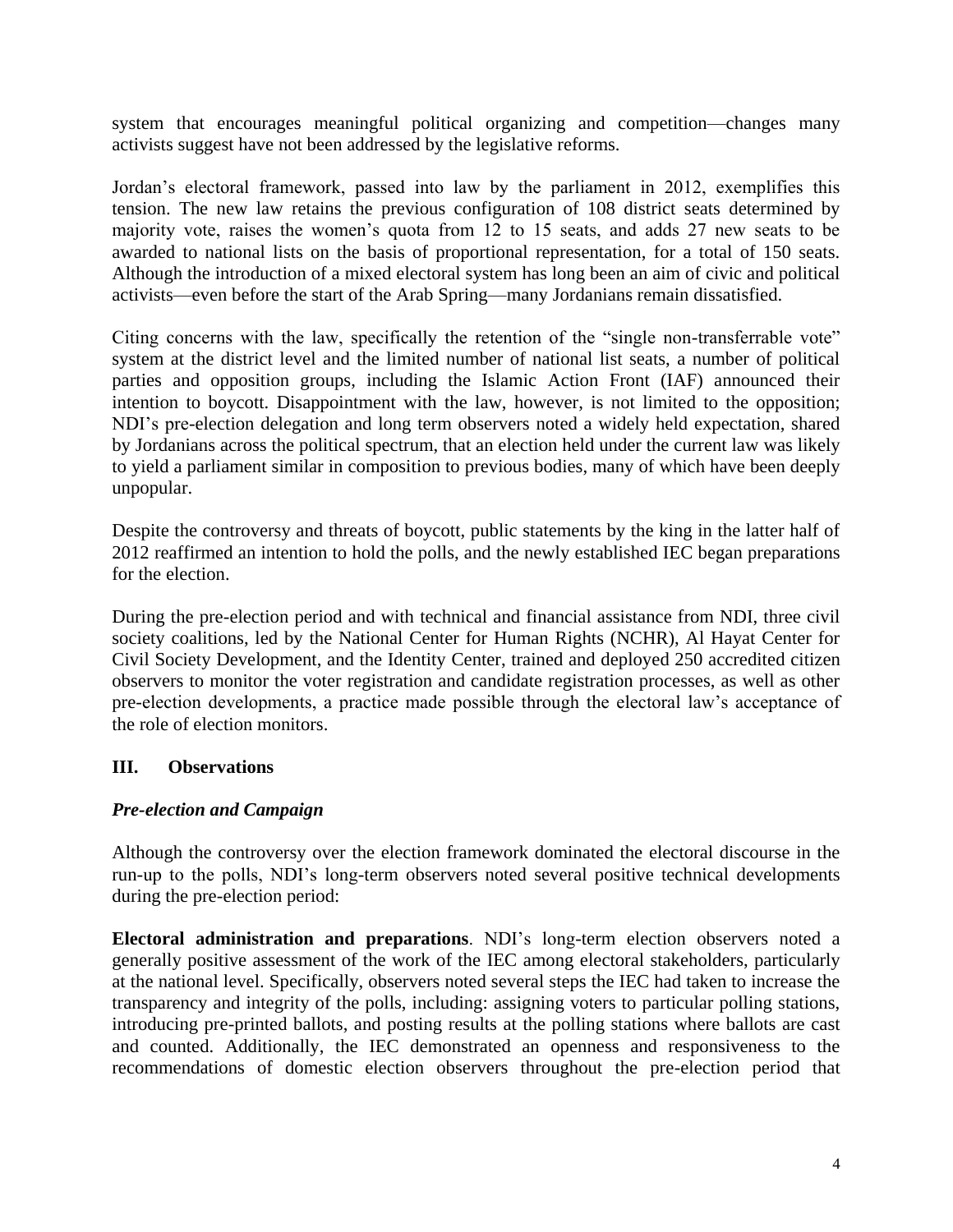confirmed its intention to increase transparency. Further, an appeals process was introduced to allow appeal of results to the courts, rather than to parliament.

Nevertheless, questions remained about the IEC's genuine independence, in particular relative to its limited resources and lack of permanent staff. Overall, NDI's observers noted greater confidence in national level election officials than in local officials.

**Voter list.** 2,272,172 million Jordanians were registered to vote in the election. NDI's long-term observers heard few concerns about the accuracy of the voter list, but concerns were raised about the practice of allowing family members and, in some cases, non-relatives, to pick up multiple voter cards. There were also reports of a high number of voter cards being held by others, a practice that many believed would lead to potential voter fraud on election day.

**Candidates, lists, and campaigns.** There were 606 district-level candidates on the ballot and 61 lists competing for national-level seats. NDI's long-term observers noted that the candidate registration process was relatively smooth, although there was confusion over the manner in which candidates were assigned positions on the ballot. In addition, the rules of campaign deposits were not uniform--refundable clean-up deposits ranged from 500 Jordanian Dinar (JD) to 4,000 JD – and were unevenly applied.

The concern raised most frequently during the campaign period was that of "political money" or vote buying. Prior to election day, at least six candidates and nine other people had been arrested for vote-buying and four remained in custody. Many Jordanians with whom NDI's observers spoke believed that the authorities had responded appropriately, but questioned the timing and the relatively small number of people who had been formally charged. Nearly all Jordanians with whom the delegation met believed vote-buying was widespread. The lack of campaign finance disclosure requirements in the election law obscured any effort to understand or uncover the role of political money. The efforts by the IEC to encourage financial disclosure through executive instruction, while laudable, was insufficient.

**Women's participation.** NDI's long-term observers noted that women remained underrepresented as candidates, campaign workers, and election officials, despite the fact that they represented a larger share of registered voters than men. There were 105 women competing for district-level seats (17.3 percent). Women who did not win a seat outright were eligible for one of the 15 women's quota seats, awarded to the woman from each governorate or Bedouin area who receives the highest percentage of the votes in her district. In the lead-up to the campaign, some complained that the method of awarding seats (on the basis of percentage, rather than on number of votes received) would present an advantage to women in rural areas and reinforce the influence of tribalism in parliament. Separately, the lack of a quota mechanism on the national list has been an issue of debate. Two national lists were headed by women, but many other women were placed lower on the list, often in unwinnable positions (86 of the 829 list candidates—roughly 10.5 percent—were women).

In addition, all five of the IEC commissioners are men, and women remain underrepresented in lower-level electoral administration.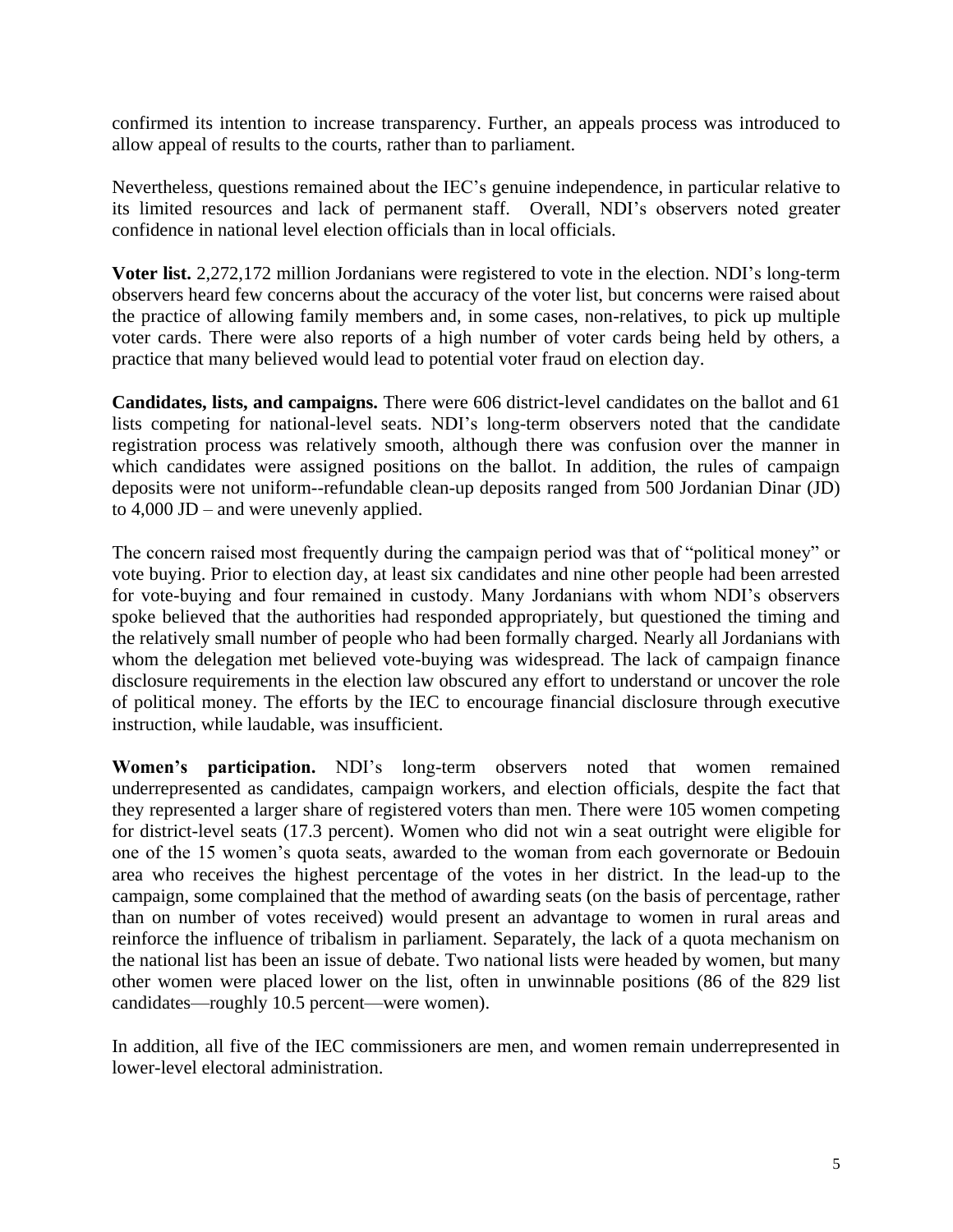**Electoral procedures.** Election authorities in Jordan took an important step toward addressing the anticipated problem of electoral manipulation through the introduction of pre-printed ballots. Additional procedures were introduced to close the loopholes many believed had led to fraud and manipulation in previous polls: the reconciliation of votes and ballots would be done before opening ballot boxes; each ballot was to be read and shown to all observers and candidate agents present in the polling station; inking was introduced to prevent multiple voting; the use of mobile phones and recording devices was banned inside of polling stations; voting cubicles were designed to prevent the use of pre-marked ballots, cell phones, and cameras; and a second screen was added to allow observers and candidate agents to see the voter identification process. Stakeholders welcomed these changes.

**Voter education and citizen confidence.** Many Jordanians with whom NDI's long-term observers met expressed concern that public apathy and a lack of familiarity with the changes introduced by the election law would result in confusion at the polls, specifically in light of the fact that voters would, for the first time, have the opportunity to cast a national ballot on election day. The IEC conducted a number of voter education activities, and several civil society organizations also made efforts to engage and educate citizens about the process.

NDI's long-term observers encountered attitudes ranging from indifference to moderate enthusiasm about the polls. Both those actively boycotting the election and those who stated that they did not care about the election cited a lack of genuine change in the political and electoral system, the likelihood that the new parliament would resemble the old parliament, and the perceived irrelevance of parliament in addressing pressing problems of Jordanian citizens. Enthusiasts emphasized the introduction of national lists, the creation of the IEC and increased transparency of the process as reasons to hope that the outcome would be accepted and contribute to gradual change.

### *Election Day Observations*

**General environment**. In observed areas, voting was conducted in a mostly peaceful environment and in an orderly manner. However, NDI observers noted that overcrowding in some polling stations led to higher incidence of irregularities and even tension or violence. Some

**Campaigning.** Observers noted campaign activities and polling materials outside all polling centers visited, including within 200 meters of polling centers where campaigning was prohibited by law even during the campaign period. Candidates and agents distributed campaign materials and, at times, voters were seen entering polling stations with these materials.

**Election officials**. NDI observers noted a relatively orderly and efficient process, with the majority of election officials performing their duties in a professional and neutral manner. The majority of officials appeared well-trained and knowledgeable about procedures. However, NDI observers witnessed cases where officials ceded their authority in polling stations to candidates, agents, and other prominent members of the community, failed to prevent or react to violations; and, in isolated cases, even willingly compromised the secrecy of the vote. NDI observers did see several instances in which higher-level election officials took steps to remedy the violations.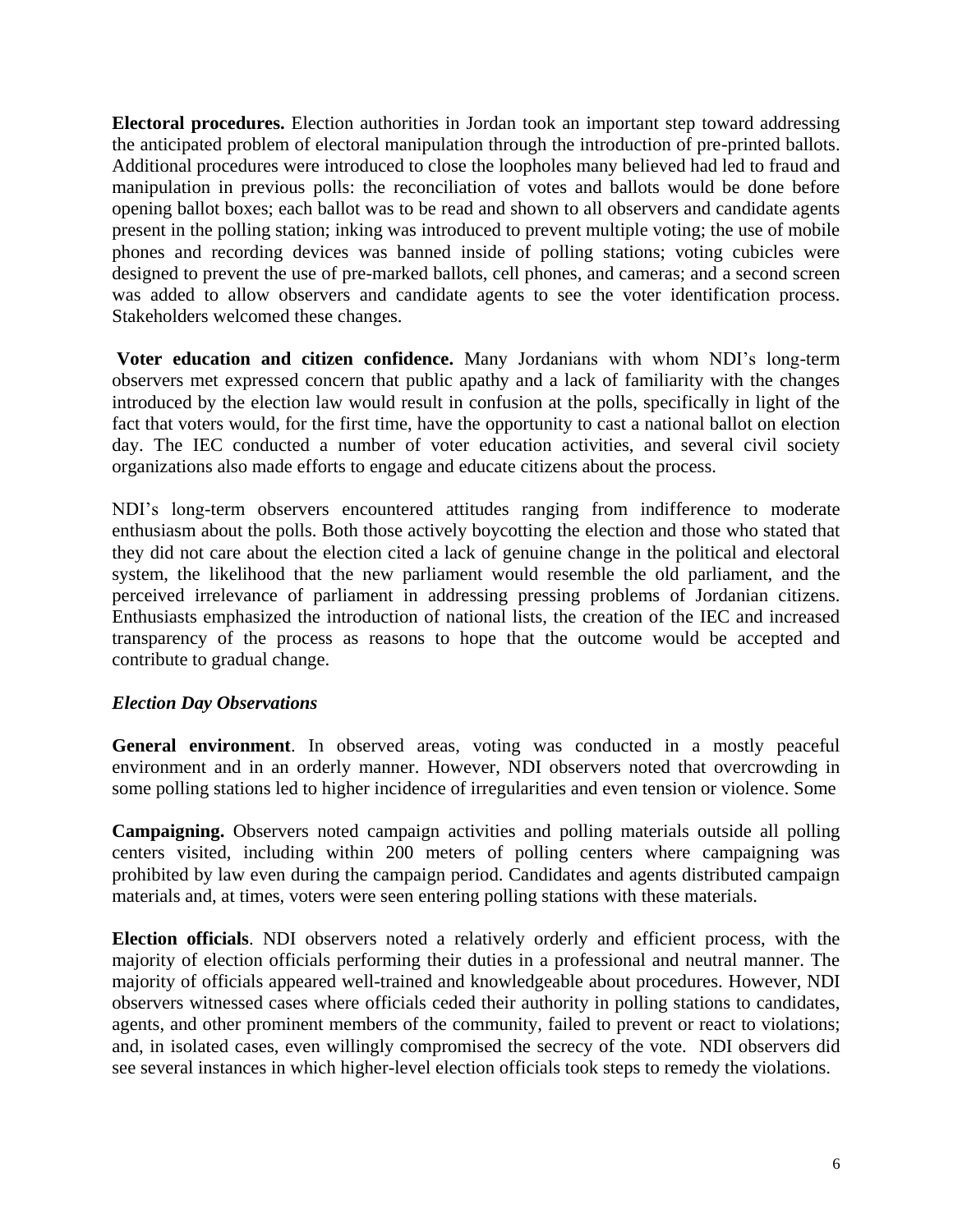**Procedures.** Procedures were generally followed; however, there were some omissions related to checking the identity of veiled women and cutting the corners of voter cards. In addition, officials did not routinely check for ink prior to allowing voters to cast their ballots.

**Materials and Equipment**. Overall, the polling stations NDI observers visited had received all essential materials. A high number of polling stations experienced network problems in the morning, but these seemed to have been resolved by midday.

**Public voting.** NDI observers witnessed cases of public voting across all governorates and in the majority of electoral districts visited. Observers saw voters display ballots to candidate agents and, in some cases, election officials; failing to fold the ballot correctly; ask for help to find their candidate on the ballot; show ballots to officials to confirm that they had voted correctly; and announce their vote aloud to candidates and agents. Polling officials mostly, but not always, discouraged this practice. While in some cases this may have been a consequence of a lack of familiarity with the ballot and voting procedures, in other instances there may have been an intent to compromise vote secrecy. Procedures for assisted voting, while improved, were not always followed, leaving room for undue influence and abuse.

**Voter education**. Polling officials regularly took time to explain the voting procedures and the ballots, specifically the national list ballot. Nevertheless, observers still witnessed a high degree of voter confusion.

**Vote count and tabulation**. Observers commented on the level of transparency in most observed counting and tabulation centers. Results were announced at the polling station and posted outside of polling stations, in line with regulations. Observers noted some confusion among polling staff over the packing of sensitive and non-sensitive materials.

**Observers and candidate agents.** NDI's observers encountered accredited observers and candidate agents, primarily from district candidates, in all polling stations. Few candidate agents seemed to understand their roles and election procedures. In some cases, candidate agents attempted to influence voters or direct the process.

### **IV. Recommendations**

NDI's delegation welcomes the implementation of recommendations from previous election delegations, including NDI's 2010 international witness delegation, its 2012 pre-election assessment, and the recommendations of a number of domestic observation groups, including: the establishment of an independent election commission; the introduction of pre-printed ballots; the decision to assign voters to a particular polling station; the introduction of an appeals process that allows contestation of results in court rather than in parliament; and legal recognition of domestic and international observers. These developments represent significant steps toward greater electoral transparency and integrity.

On the basis of its pre-election and election-day observations, NDI's delegation respectfully offers the following recommendations that it believes could enhance the integrity of future elections and build citizen confidence: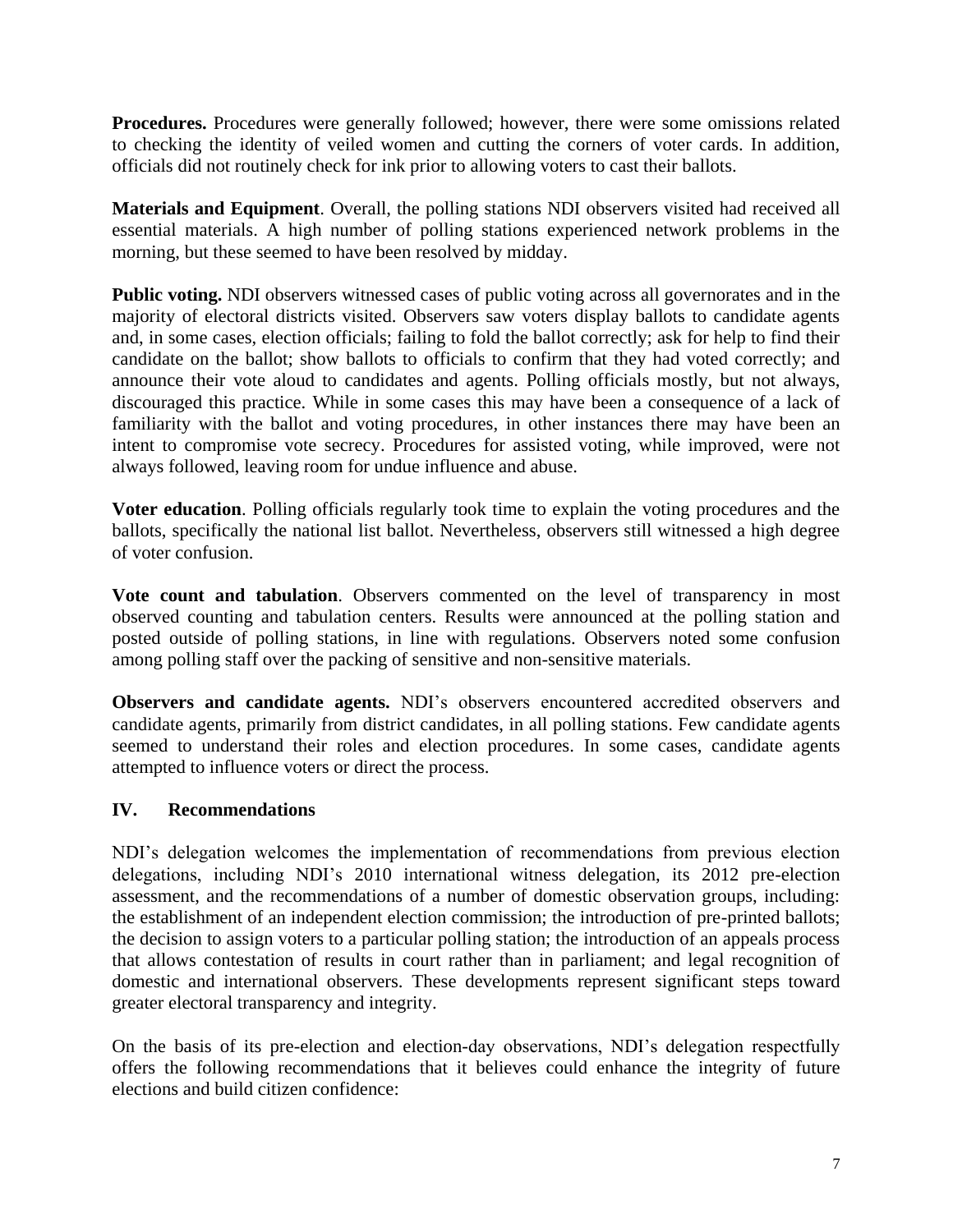*Strengthen the electoral framework***.** NDI's delegation encountered a near consensus on the need to review the election law and system to encourage political competition and the formation of coalitions and political parties. Although Jordanian observers focused almost exclusively on the single, non-transferrable vote, the delimitation of districts that provides unequal weighting of votes remains an issue of concern and officials should make efforts to achieve better representation through balancing the distribution of voters per seat. Other legal changes that could be considered include: removing the provision requiring voters to "write" the name of the candidate and abolishing the requirement for officials to record the name of the voter in a special voter list, providing an opportunity for voters who make a mistake to receive a fresh ballot.

*Clarify the process of government formation*. To achieve King Abdullah's vision of parliamentary government, clarification -- and, ultimately, a legal framework -- for government formation should be provided. Such clarity would provide an environment of greater political competition and democratic incentives to which parties and candidates could respond.

 *Establish a dedicated staff for the IEC.* The development of a professional, permanent cadre of election workers, and appointing commissioners for mandates that extend beyond the election cycle would further ensure the independence of the IEC.

*Review and enforce rules for election day campaigning.*

 *Empower the IEC and other election officials to address violations in polling centers, including instances of public voting.*

 *Encourage parties and candidates to provide better training and clarify the roles of candidate representatives.* 

 *Encourage the participation of women in the electoral process.* The IEC should recruit and train a higher number of women election officials. If the legal framework is revisited, consideration should be given to incorporating a quota for the national lists. Authorities should review voting patterns in womens' polling stations and consider ways to alleviate overcrowding and tension observers.

 *Institute financial disclosure requirements.* Officials should consider issuing regulations outlining financial disclosure requirements to help prevent voter fraud and limit the influence of political money. Such regulations could require candidates and lists to set up dedicated campaign bank accounts and provide the IEC access to bank statements, including contributions/donations and campaign expenditures. The IEC should set up a dedicated office to review campaign spending and donations.

 *Conduct extensive voter and civic education initiatives.* Expanded efforts to ensure that voters understand the rules and the power of their vote can encourage meaningful participation and reduce opportunities for electoral manipulation.

 *Consider expanding the franchise.* To encourage youth participation, the minimum age for standing as a candidate should be reduced. Further, consideration should be given for ways to allow polling officials to vote and extending the voting right to members of the security services.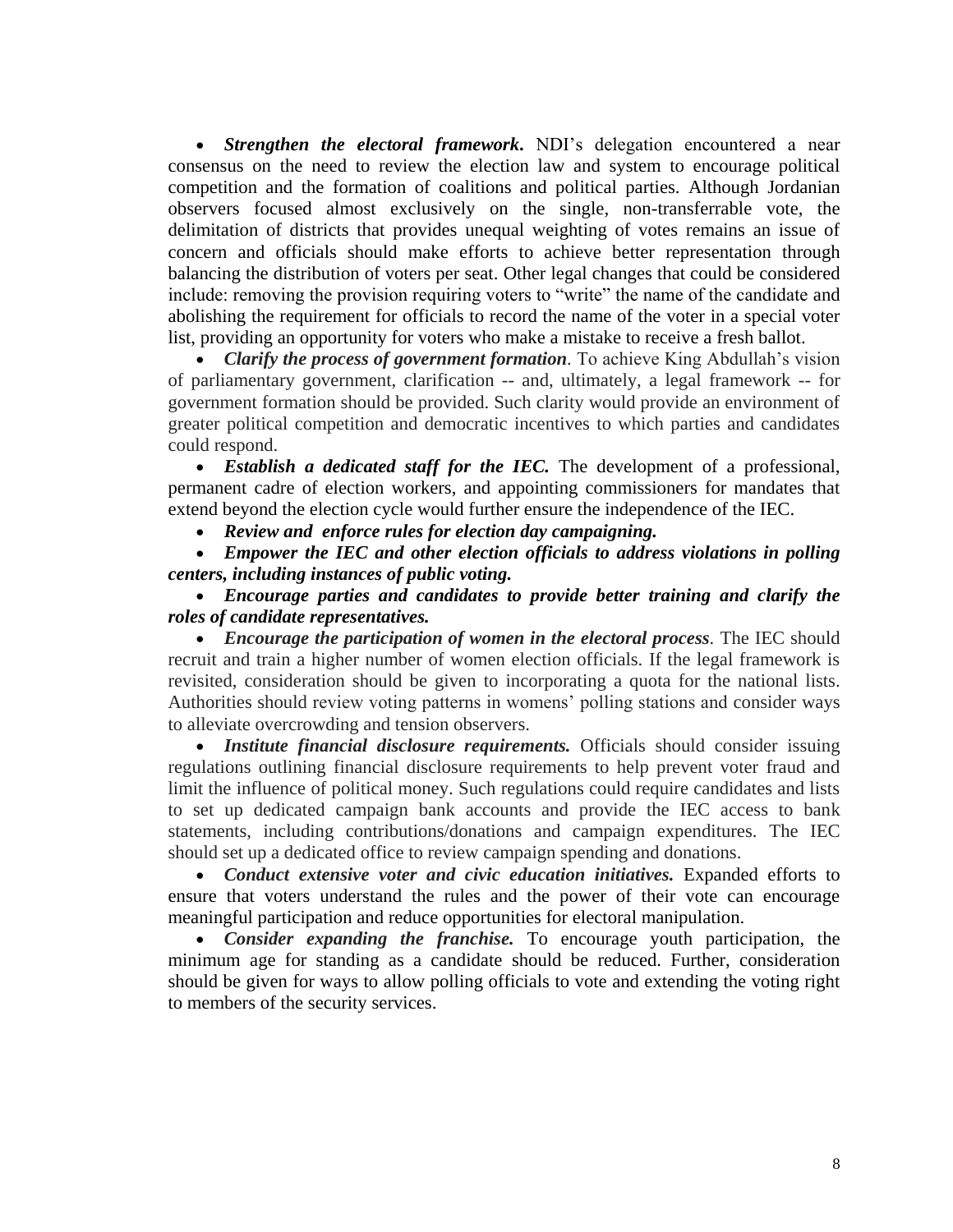#### **V. The Delegation and International Observation**

This preliminary statement is offered by the National Democratic Institute's (NDI) international election observer delegation to Jordan's January 23, 2013, legislative election. The delegation, comprising 50 observers from 29 countries, included a former head of state, former ambassadors and parliamentarians, current and former political party leaders, election officials, representatives of nongovernmental organizations and regional specialists.

The leaders of the delegation were: Jorge Quiroga, former president of Bolivia; Attahiru Jega, chairman of the Nigerian Independent National Electoral Commission; Elizabeth Weir, former member of the New Brunswick, Canada, legislative assembly and former leader of the New Democratic Party in New Brunswick; and Leslie Campbell, NDI regional director for the Middle East and North Africa.

The delegation's findings were informed by a pre-election assessment mission in November 2012, and by the work of a team of eight long-term observers that has been monitoring the electoral process since December 2012. The group visited Jordan from January 19 to January 25 and met with election officials, candidates, political leaders, citizen election monitors, civic and political leaders, and media representatives. On election day, the delegation visited more than 250 polling centers in all twelve governorates.

The delegation is grateful for the welcome and cooperation it received from voters, election officials, candidates, domestic election observers, and civic activists. NDI has been officially accredited to conduct an international election observation mission by the Independent Election Commission and is grateful to the Commission and other government officials for welcoming this and other observation groups. The delegation offers this election statement in the spirit of supporting and strengthening democratic institutions in Jordan.

The purpose of the delegation was to demonstrate the interest of the international community in the development of stronger democratic political processes in Jordan and to provide an impartial assessment of the character of the election process. NDI conducted its activities in accordance with the laws of Jordan and the *Declaration of Principles for International Election Observation*.

This statement of preliminary findings is delivered prior to the completion of the election process. The final assessment of the election will depend, in part, on the conduct of the remaining stages of the election process, including the announcement of results, and the handling of possible post-election day complaints or appeals. The NDI will issue a comprehensive final report after the completion of the election process.

The National Democratic Institute is a nonprofit, nonpartisan organization working to support and strengthen democratic institutions worldwide through citizen participation, openness, and accountability in government. NDI has sponsored democratic development programs in Jordan since 1993 and has maintained an office in the country since 2004.

NDI's international election observation mission in Jordan is funded by a grant from the U.S. Agency for International Development.